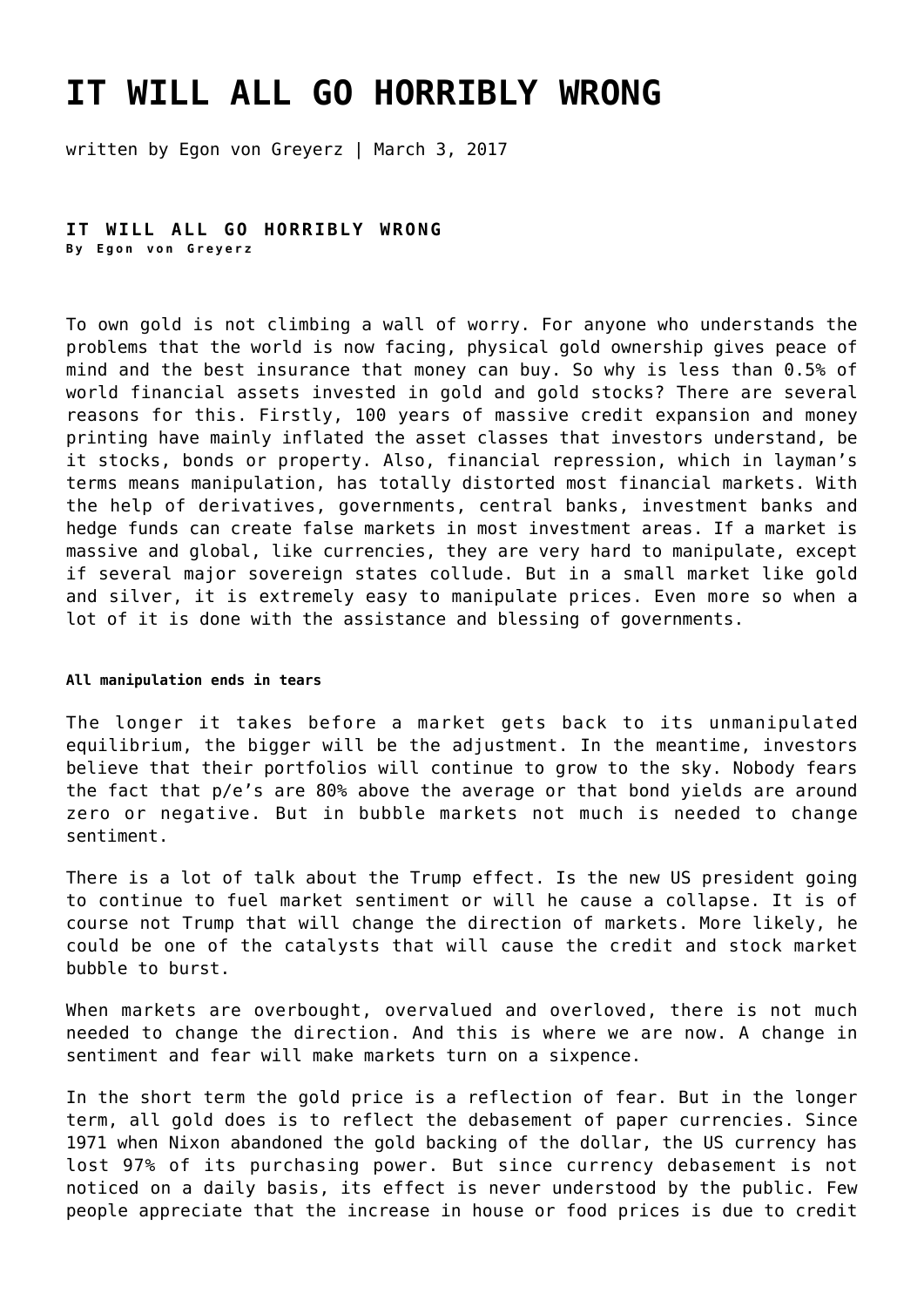expansion and money printing. **We will never see a headline like: "The dollar is losing purchasing power due to economic mismanagement"**, or that gold is going up because the dollar is being debased. Since 2011 when gold reached a temporary peak of \$1,920 we have seldom seen gold making positive headlines. In 2016 we saw the first signs of gold making the news again. But that died quickly as gold declined \$250 from the July 2016 peak.

But on Friday the 24th of February we saw headlines of gold and fear like:

**"Gold nears four-month high as European political worries persist"**

**"Gold nears four month high amid heightened political uncertainty"**

**"Gold loves Trump"**

This commentator expresses the dichotomy in markets:

## **"The rise in stocks this year tells you investors are feeling confident about Trump's America, but the rise in gold tells you they are well aware it could all go horribly wrong."**

The last commentary says it all, **it will all go horribly wrong.** That is the inevitable consequence of 100 years of credit expansion from virtually nothing to \$250 trillion, plus global unfunded liabilities of probably \$500 trillion, plus derivatives of \$1.5 quadrillion. This is a staggering total of  $$2 \frac{1}{4}$  quadrillion. Therefore, the question is not what could go wrong since it is guaranteed that all these liabilities will implode at some point. And when they do, it will bring misery to the world of a magnitude that no one could ever imagine. It is of course very difficult to forecast the end of a major cycle. As this is unlikely to be a mere 100-year cycle but possibly a 2000 year cycle. It is also impossible to forecast how long the decline will take. Will it be gradual like the Dark Ages which took 500 years after the fall of the Roman Empire? Or will the fall be much faster this time due to the implosion of the biggest credit bubbles in history? The latter is more likely especially since the bubble will become a lot bigger before it implodes. Also this time we are not talking about real assets crashing in value but the biggest part will be paper assets with no intrinsic value.

**Money printing of over \$2 quadrillion**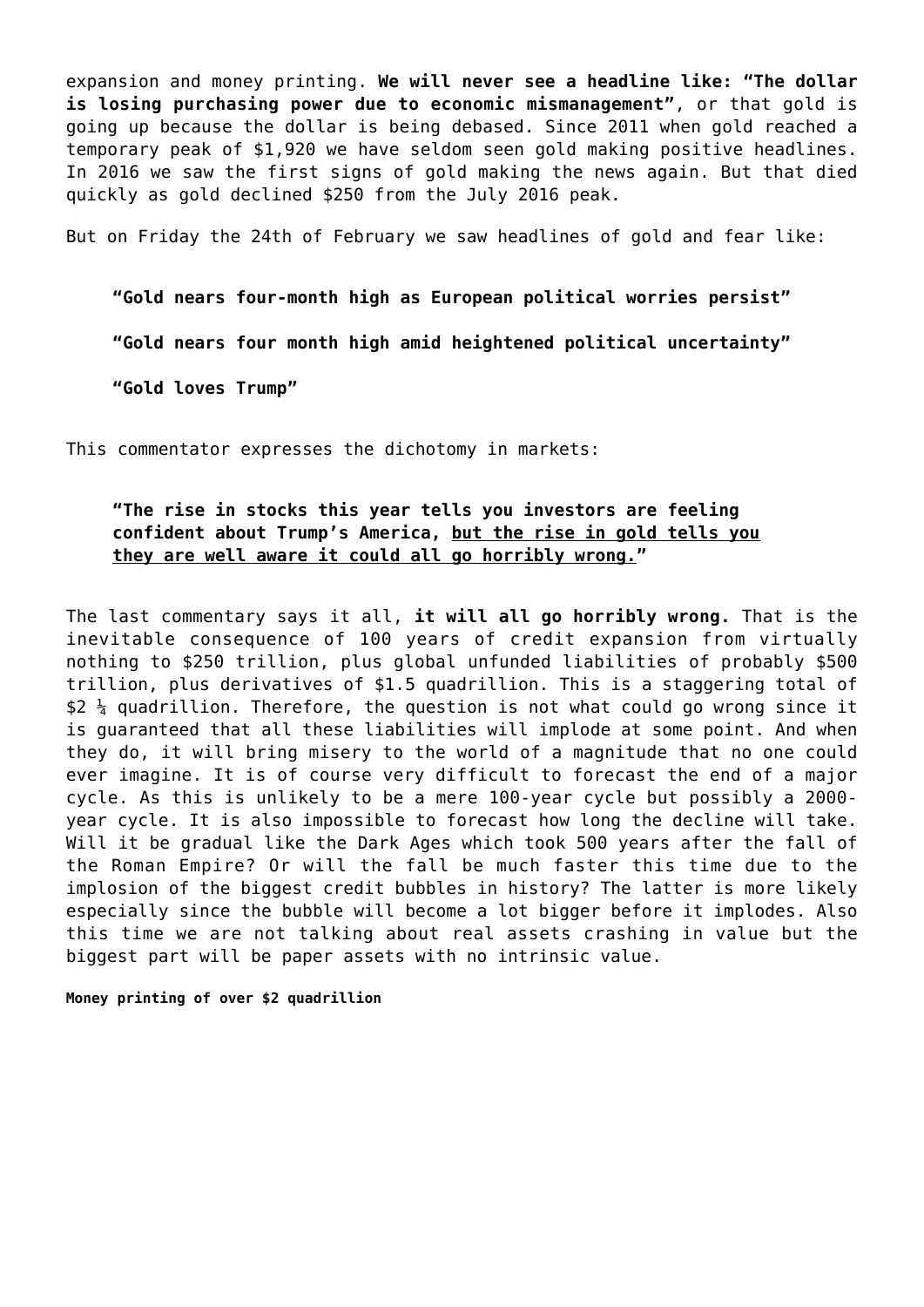

The reason the bubble will expand first is that central banks worldwide will print unlimited amounts of money to try to save the financial system. The amount of money printing could easily reach the magnitude of total outstanding credit, liabilities and derivatives of  $$2 \frac{1}{4}$  quadrillion. But that is unlikely to be enough since deficits will grow exponentially due to social security, pensions etc. Most people will find it very difficult to take these figures seriously today, but then nobody has the experience of the end of the biggest global debt bubble in history. We have seen many examples in history what can happen in a hyperinflationary economy. Take the Weimar Republic for example where gold reached 100 trillion marks. **Hyperinflation often becomes a vicious circle that feeds on itself until the financial system collapses under the sheer weight of the worthless hyperinflationary money printed by central banks.**

We are not far from the moment when central banks will fail to expand the Ponzi scheme in an orderly manner. Hyperinflationary printing will certainly not be orderly. Governments have neither the skills, nor the imagination to continuously delude the people that they are creating real money out of thin air. For some reason, there is today total trust in debt instruments issued by governments through the central banks. As money printing escalates, this trust will wane. How can any sane investor buy a sovereign debt instrument that yields anything from a negative return to a marginal positive return? Especially since it is guaranteed that these debts will never be repaid, at least not in real money.

**Flight to "safety" depressing German 2-year Bund yield to record negative level**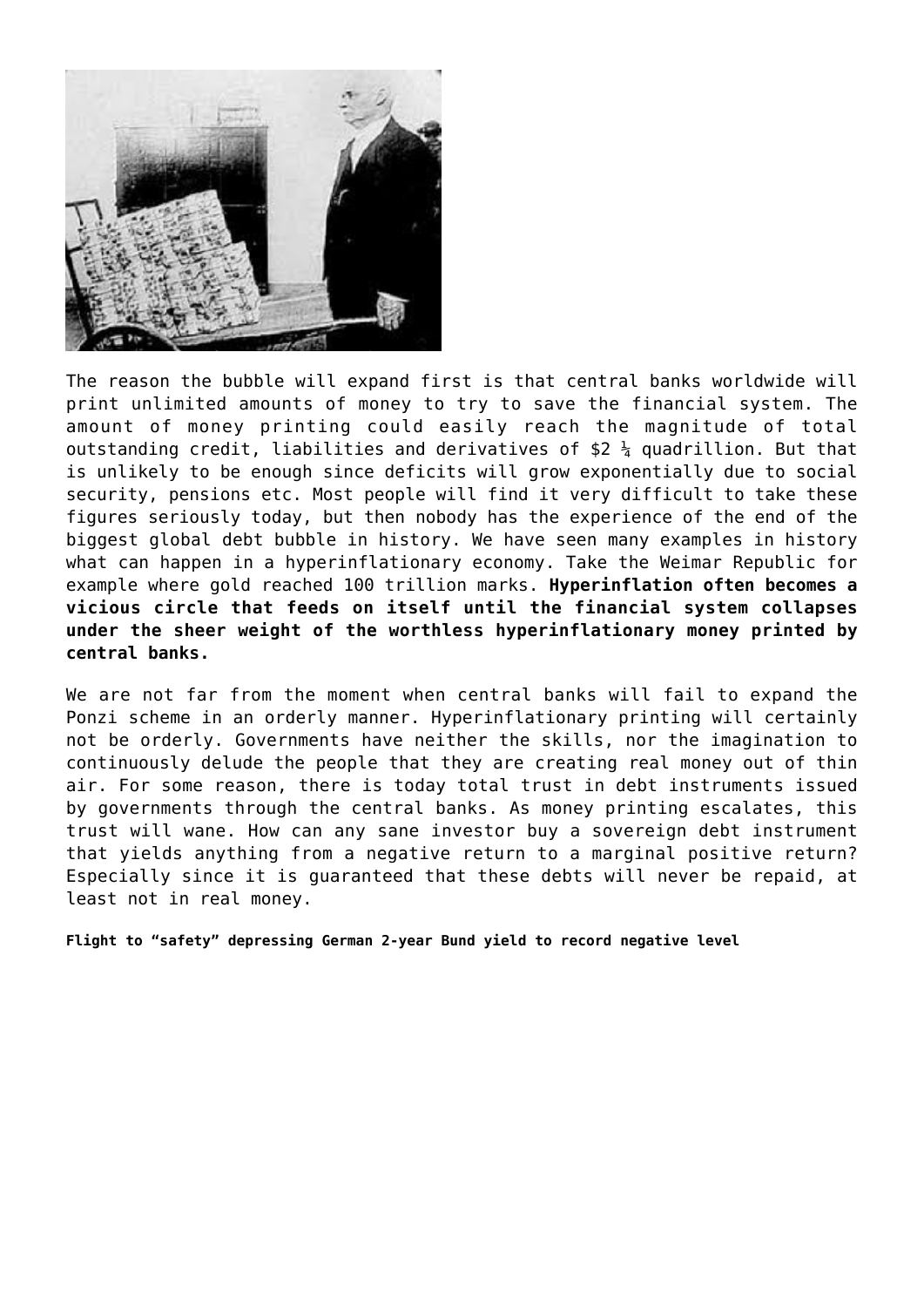Interest rate on 2-year German debt (%)



#### **Target2 – another looming disaster**

Out of the many catalysts that could trigger the downfall of the financial system, Target2 is one of the more likely. Target2 sounds like a movie and it actually is:



Hard Target2 is an action movie with a life or death hunt in the wilderness. But as always, the real Target2 is a lot more exciting than the movie. Because the real Target2 can not only bring down the European Union's financial system but the consequences would lead to a global contagion.

What is fascinating is that virtually no one is aware of Target2 or its ramifications. This is an EU scheme that few understand and even fewer realise the dire consequences of. **Target2 is likely to cost European taxpayers at least € 1 trillion but it could easily rise to €1.5 to € 2 trillion or more.** But as we know, the taxpayers have no money so it will be European governments that will have to foot the bill. But they haven't got any money either and will of course print it. And this my friends is another guaranteed reason for hyperinflation. A Beppe Grillo victory in Italy or Marine Le Pen in France, could be some of the many triggers that will create havoc within the EU and its financial system. It would definitely make the  $\epsilon$ 1 trillion of Target2 funding worthless.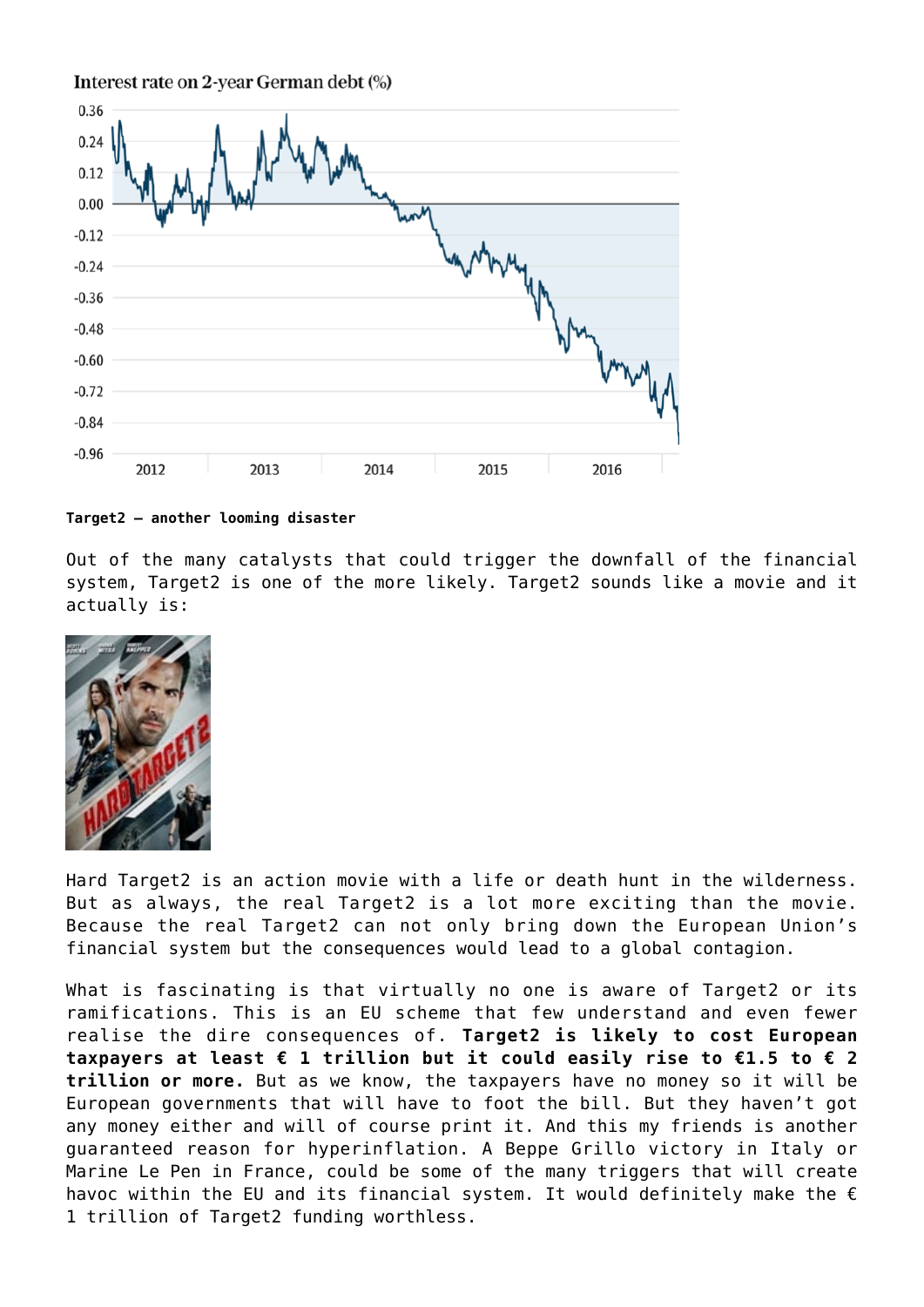So what makes Target2 so dangerous? It is a Trans-European settlement system which facilitates the switching of liabilities from private banks to central banks and eventually to tax payers. If a Spanish company buys goods from Germany which is financed by its bank, this debt is sold to the Spanish Central Bank that in its turn refinances the debt with the ECB. The ECB in its turn raises money from primarily German banks and investors. The same thing happens if for example an Italian depositor wants to transfer his  $\epsilon$  I million deposit from an Italian bank to a German bank in order to protect his money from the risk of devaluation or bail-in.

What we are seeing in Europe is a massive capital flight from the Mediterranean countries to Germany and Luxembourg. Many investment funds are based in Luxembourg. The consequence of this is that German investors have lent almost € 800 billion to Southern Europe and Luxembourg investors  $∈$  200 billion. The total of  $f$  1 trillion is quaranteed by the ECB and lent to Central Banks in Italy, Spain, Portugal and Greece. Through Target2, Spain is borrowing € 328 billion, Italy € 364B with Portugal and Greece borrowing another  $\epsilon$  150B.

**Germany and Luxembourg financing bankrupt Southern Europe with € 1 trillion**



The ECB has always considered Target2 to be a settlement system between European central banks rather than a financing vehicle. No rating agency has either understood the consequences of Target2.

We know of course that the Mediterranean countries will not and cannot repay up to  $f$  1 trillion. As often is the case, it is not the borrower who is in trouble here but the lenders. Therefore, **Germany is in bigger trouble than**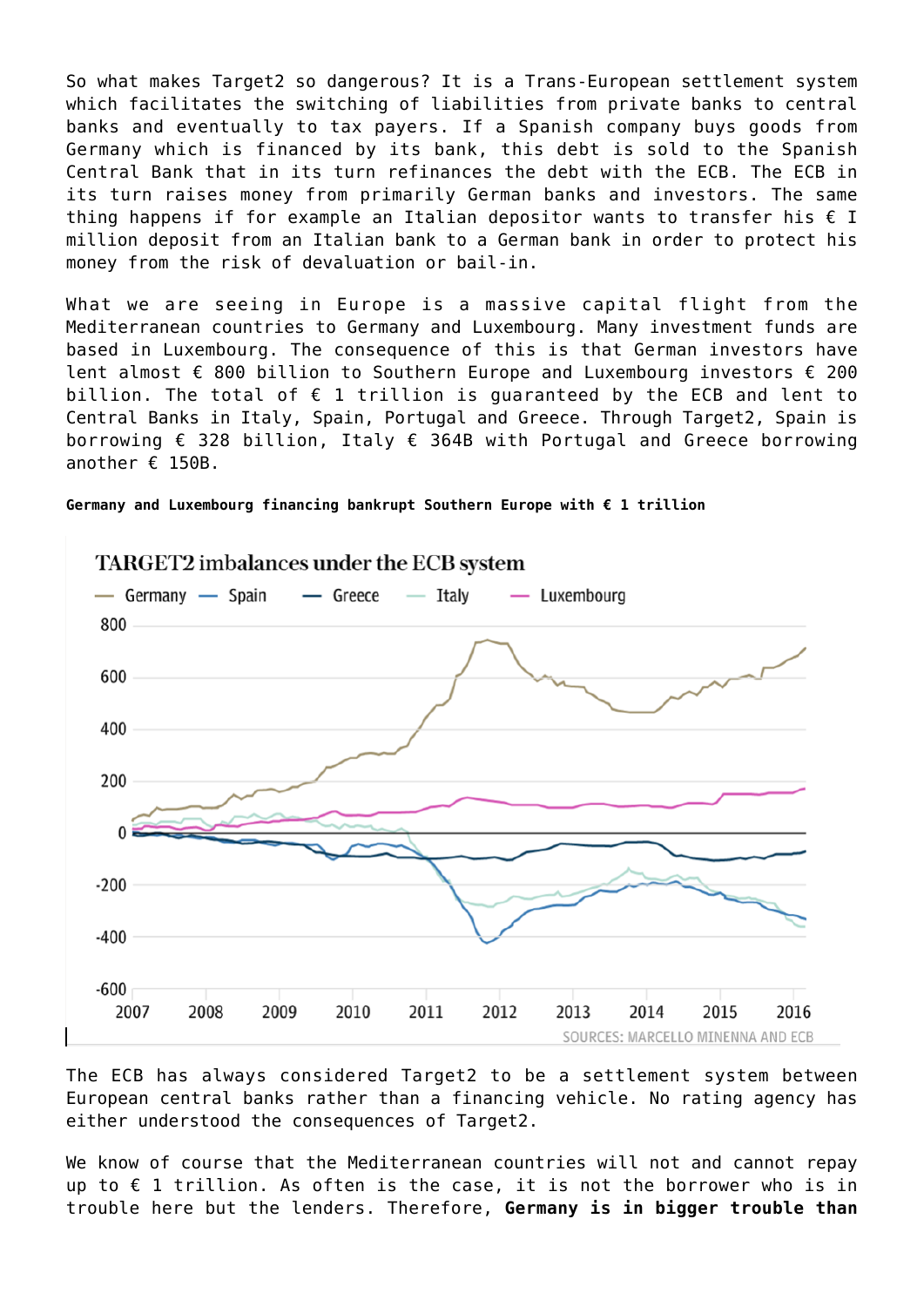## **Italy, Spain, or Portugal. Those countries can't pay so Germany will have to foot the bill.**

But German banks led by Deutsche Bank, have extremely weak balance sheets and massive derivative positions. So they are in no position to settle. That leaves the ECB and European central banks which will need to crank up the printing presses.

Let's be very clear, the trigger to end this economic super bubble could come from almost anywhere, whether it is Target2 in Europe, China, Japan, the US or Emerging Markets. They all have insurmountable financial and economic problems. It looks like 2017 could be the year when many of these problems will be triggered.

### **2017 will be a very strong year for gold and silver**

The precious metals are already signalling trouble as the newspaper headlines indicate. Gold is up 12% from the December 2016 bottom and silver is up 17%. Gold is likely to take out the \$1,365 level quickly and probably make new highs before 2017 is over.

| ∣⊙!⊯<br>$\cdot$ 0<br>$\Box$<br>$\odot$<br>െ<br>ு                                                                |                    |
|-----------------------------------------------------------------------------------------------------------------|--------------------|
| SUSD/GOLD NY SPOT(OUNCE)COMPOSITE, M, 00:00-00:00 (Dynamic)                                                     | 2100.00            |
|                                                                                                                 | 2015.5             |
| <b>GOLD IN US DOLLAR</b>                                                                                        | 1900.0             |
|                                                                                                                 | 1800.00            |
|                                                                                                                 | 1700.0             |
|                                                                                                                 | 1600.00            |
|                                                                                                                 | 1500.00            |
|                                                                                                                 | 1400.00            |
|                                                                                                                 | 1300.00<br>1200.00 |
|                                                                                                                 | 1100.00            |
| THE GOLD CORRECTION FINISHED IN DECEMBER 2015                                                                   | 1000.0             |
|                                                                                                                 | 900.00             |
| NEXT TARGET \$1,365 COULD BE REACHED QUICKLY                                                                    | 800.00             |
|                                                                                                                 | 700.00             |
|                                                                                                                 | 600.00             |
| NEW HIGHS IN 2017 NOT UNLIKELY                                                                                  | 500.00             |
| The street of the street of the street of the street of the street of the street of the street of the street of | 400.00             |
|                                                                                                                 | 300.00             |
| ceSignal, 2017                                                                                                  | 200.00             |
| *MACD - XAU A0 FX, M                                                                                            | 200.00             |
|                                                                                                                 | 100.00             |
|                                                                                                                 |                    |
|                                                                                                                 |                    |
|                                                                                                                 |                    |
|                                                                                                                 |                    |

The leading indicator for the metals is silver. When the gold-silver ratio turned down from the 84 level in February 2016, this was a clear indication of the end of the correction in the precious metals, especially since it coincided with an important cycle top.

The ratio now seems to be in a similar position to where it was in August 2009. At that time, we saw an eight month move from 68 to 30. A similar move this year would take silver to \$65 if gold makes a new high. Thus silver could move up twice as fast as gold.